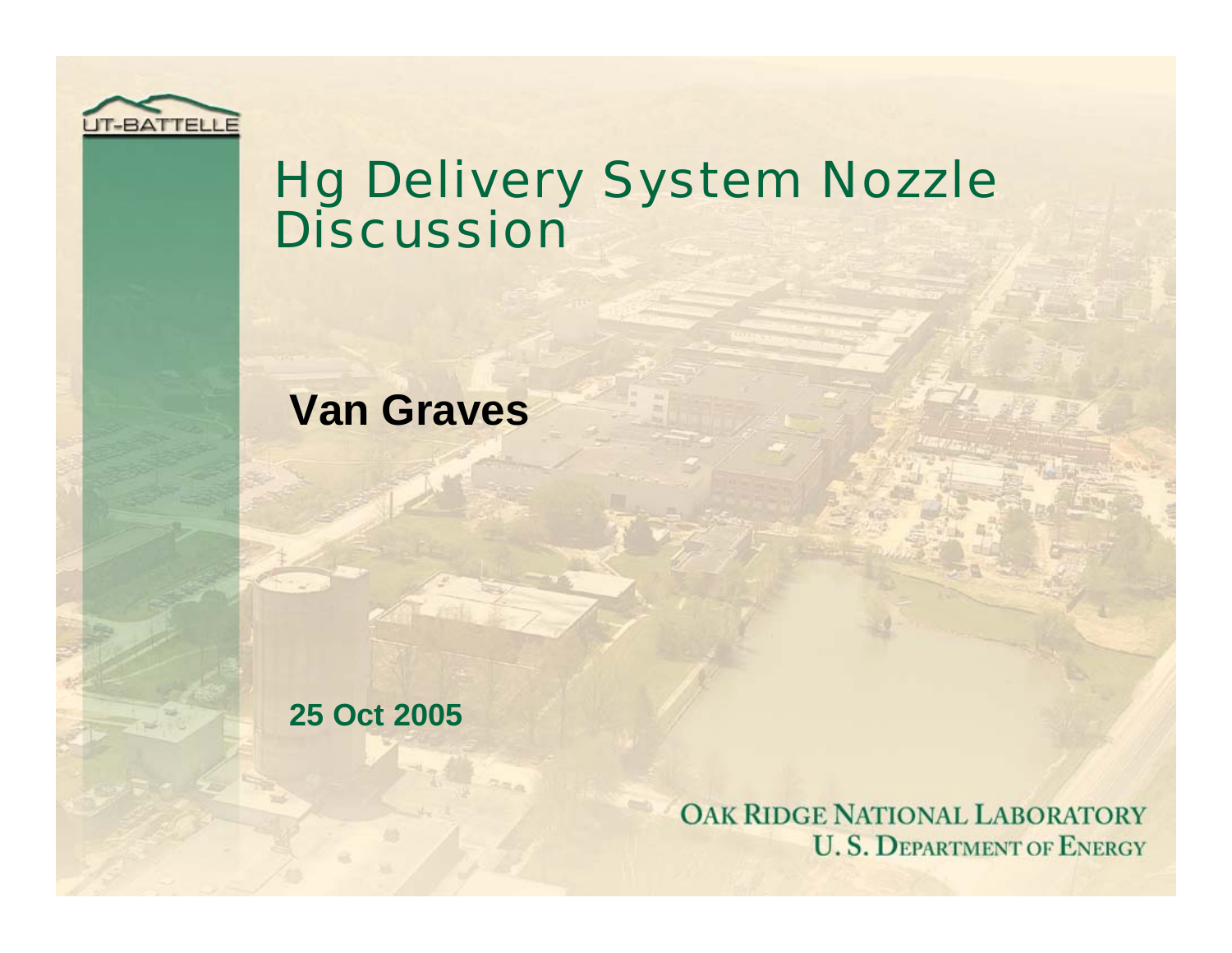#### MERIT Mtg at MIT Oct 17-19



- **During Hg delivery system design review, discussion initiated concerning nozzle changeouts at MIT**
	- **Current design requires decoupling of delivery system from magnet bore to access nozzle**
	- **Operationally preferable to have access to nozzle while inserted in magnet bore**

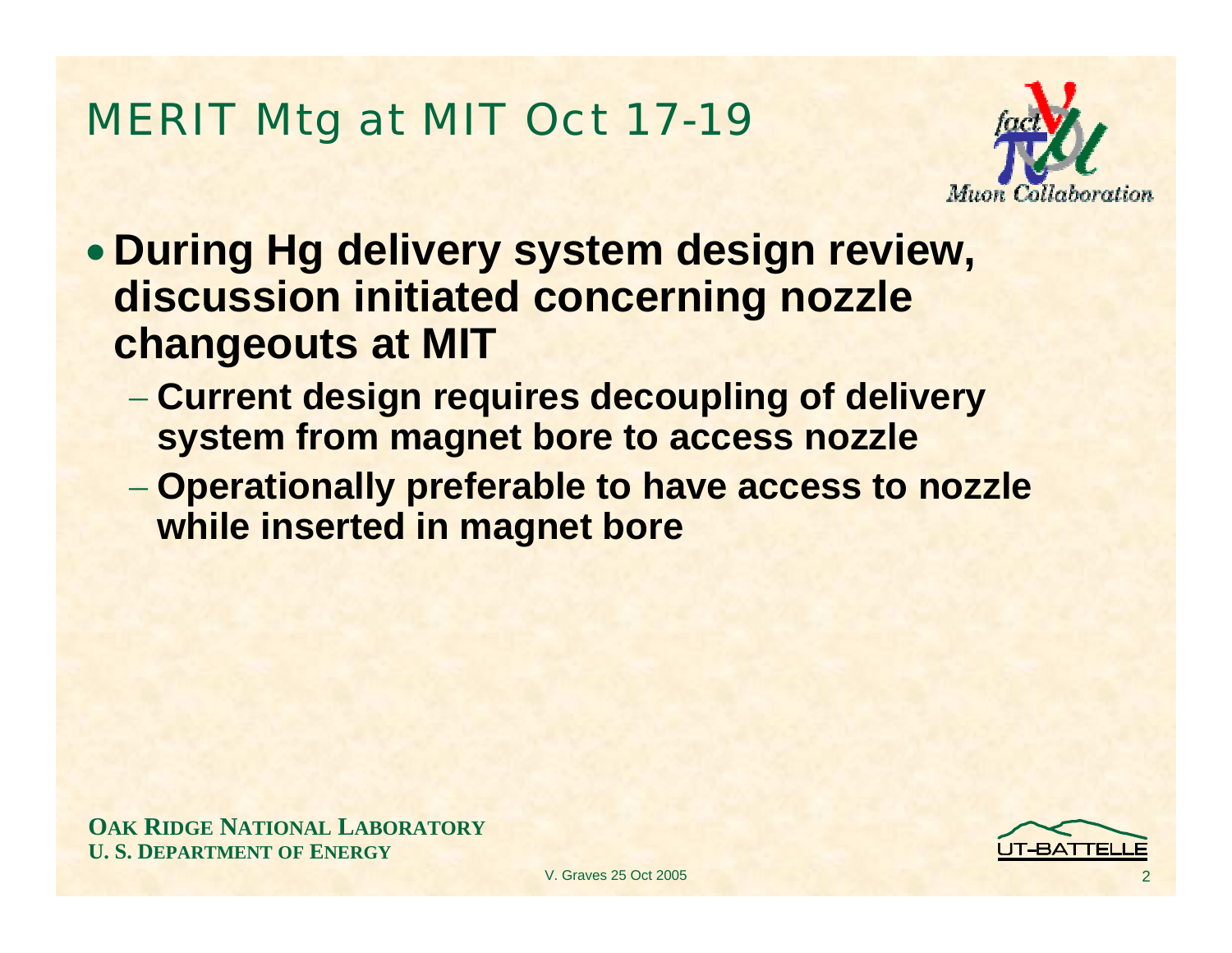## Requirements & Desirables for Up-beam Access



- **Change direction of access of mechanical fasteners**
- **Addition of a flange interface on the up-beam end of the system**
- **Removable secondary containment flange**
- **Accommodate plenum or non-plenum nozzle configurations**

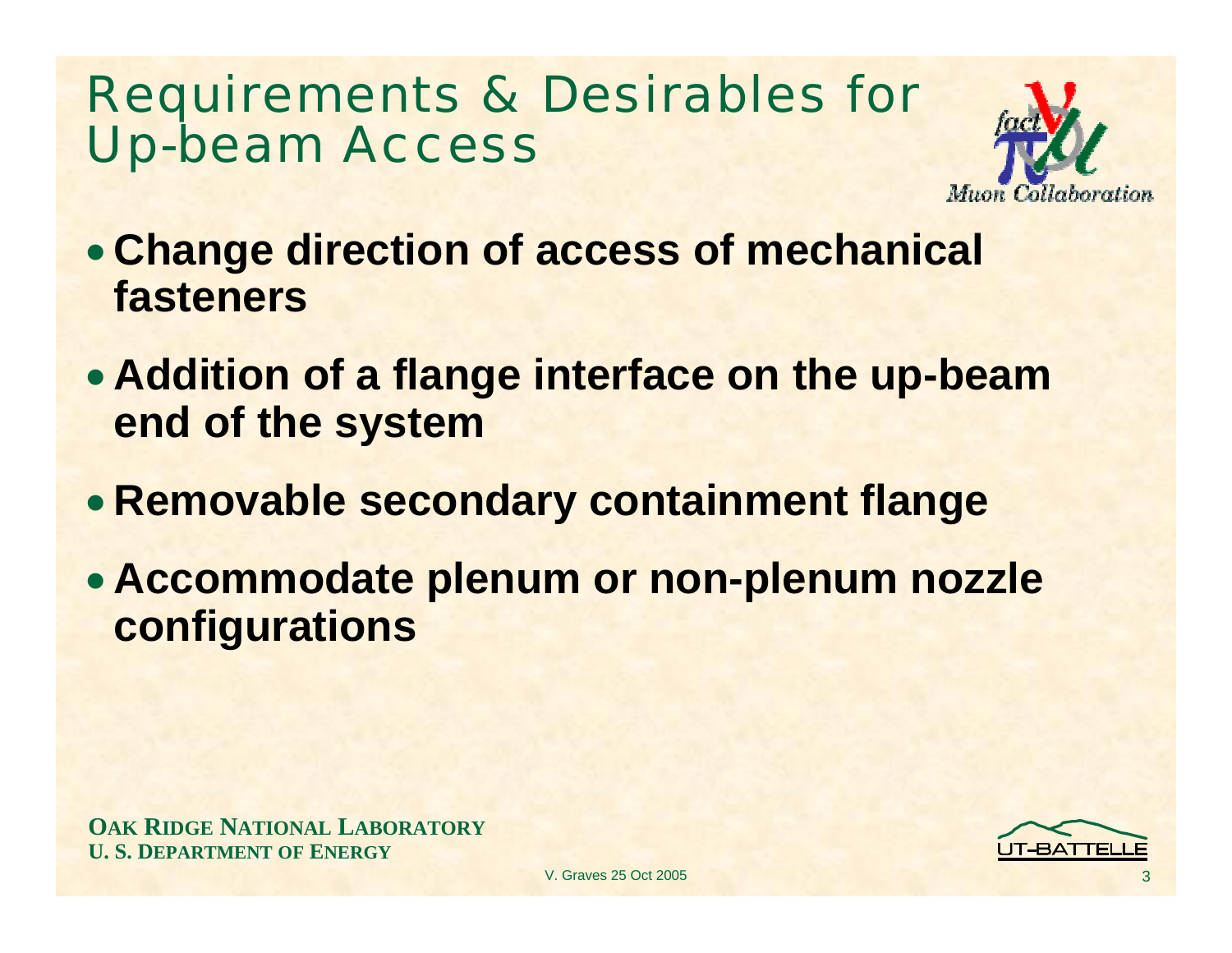#### McDonald Flange

- **Kirk provided sketch of intermediate flange concept designed to accept plenum & non- plenum configurations**
	- − **Incorporates o-ring seals**
- **Conceptual models developed as discussion tool**
	- − **Presentation based on subjective information**





**OAK RIDGE NATIONAL LABORATORY U. S. DEPARTMENT OF ENERGY**



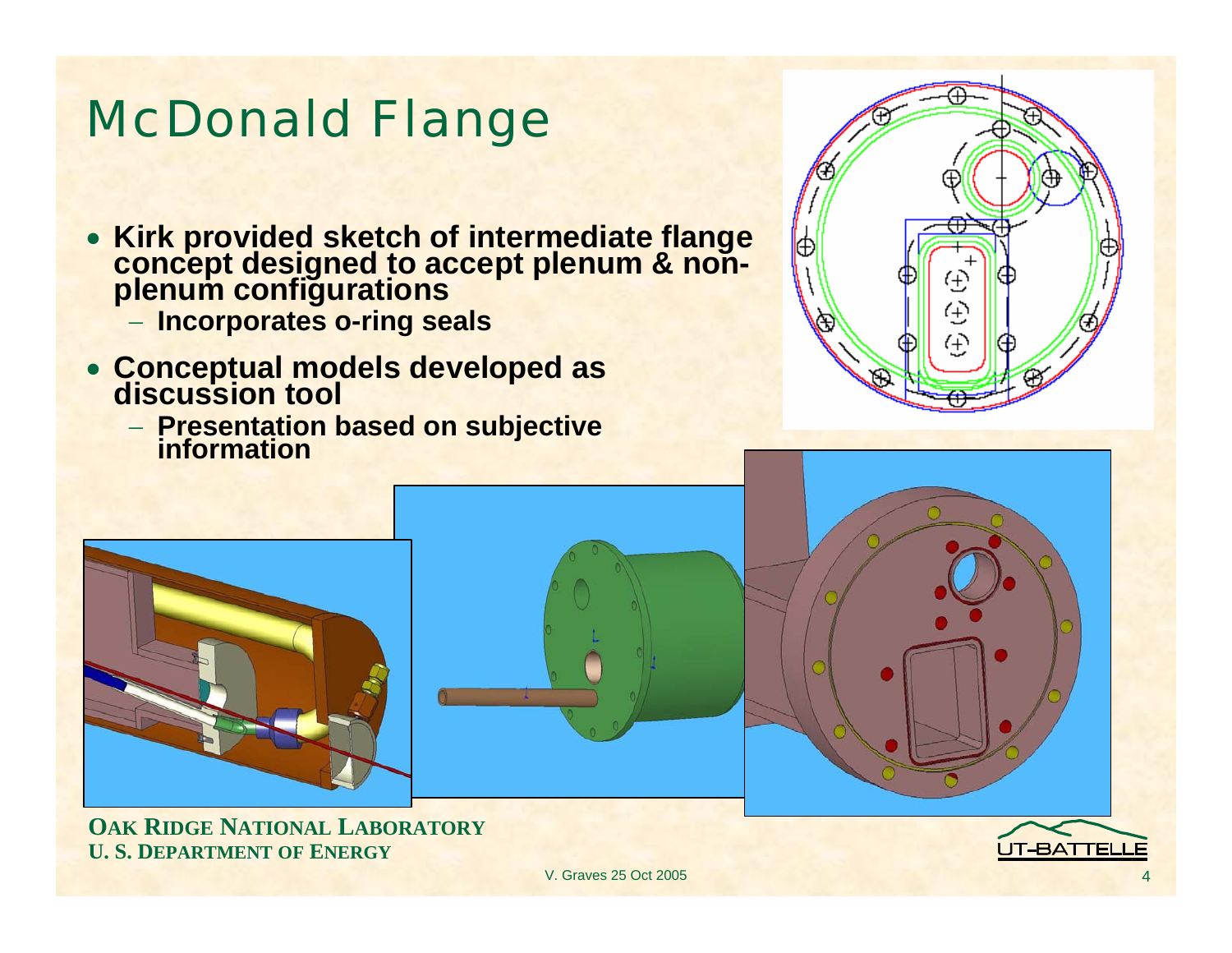## Conceptual Configurations

- **Attaching plenum from upbeam end requires smaller diameter plenum**
- **Rigid supply tubing must bend towards center to accommodate flange bolt circle**
- **Non-plenum tubing requires Hg flow to bend away from center (adds 4 bends before 180-deg turn)**



**OAK RIDGE NATIONAL LABORATORY U. S. DEPARTMENT OF ENERGY**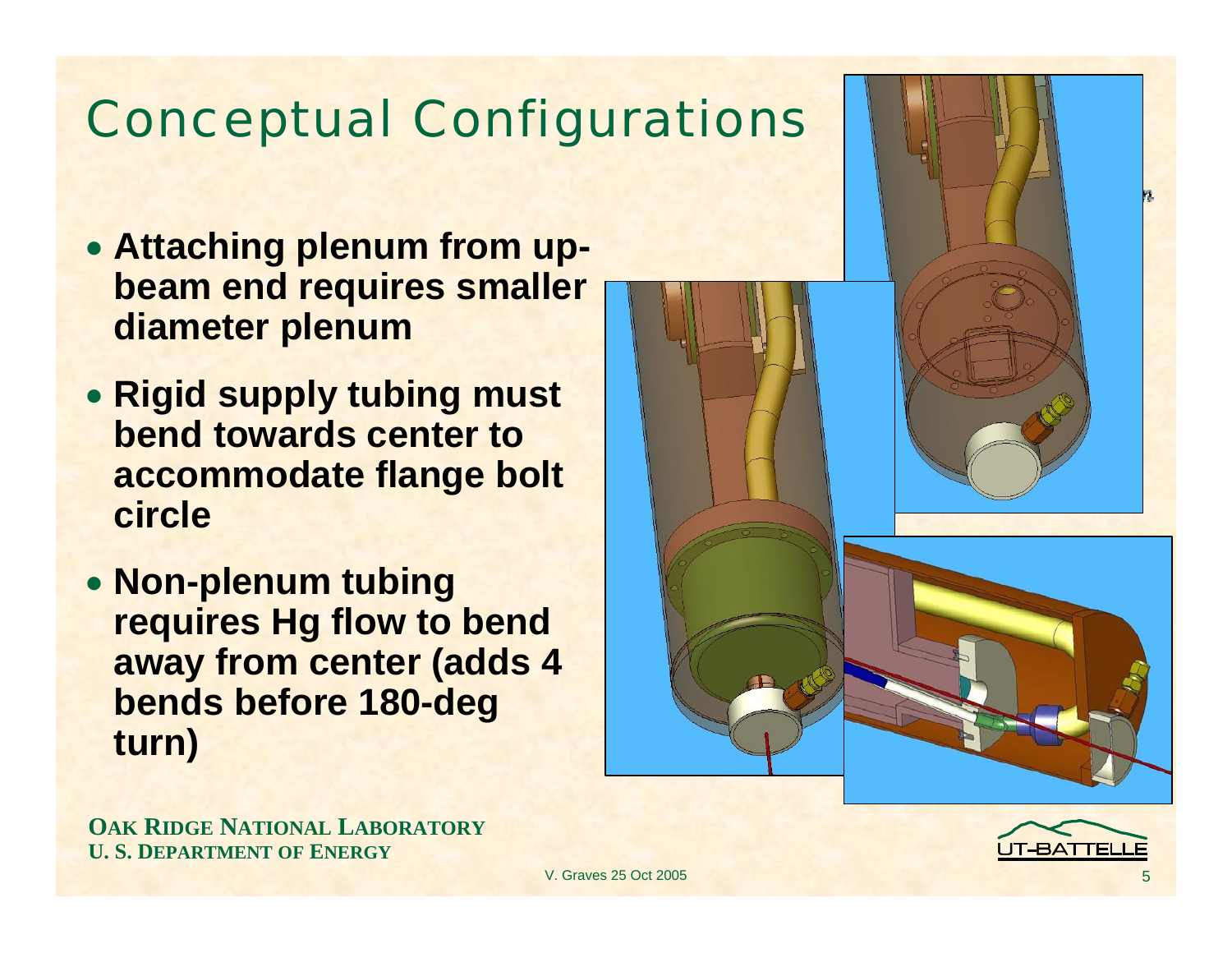## Removable Plenum Concept



- **Adding exterior bolts reduces plenum ID**
- **Beam tube positioning will be problem**
- **Plenum wall thicknesses may not be representative**



**OAK RIDGE NATIONAL LABORATORY U. S. DEPARTMENT OF ENERGY**

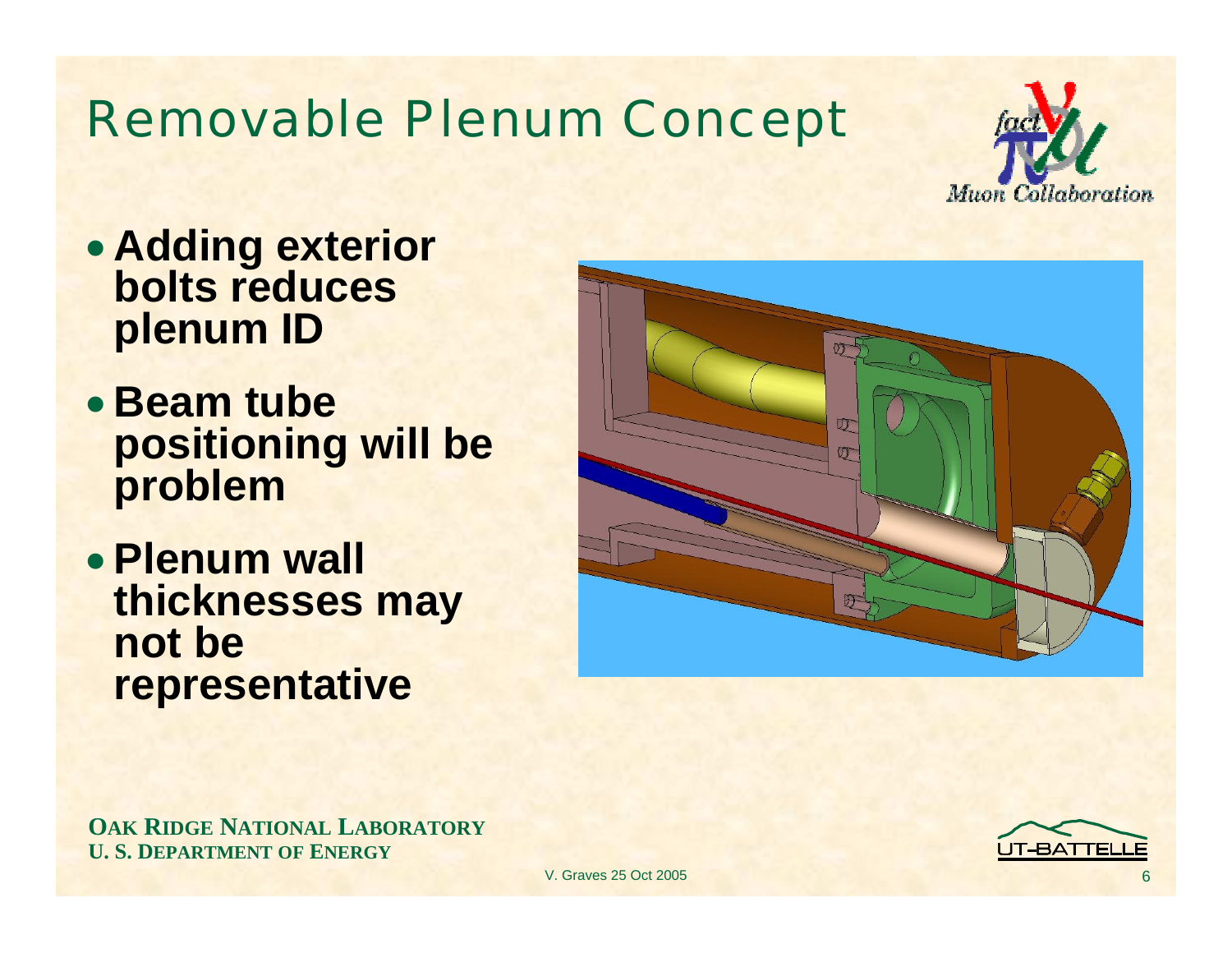



7

IT-BATTEL





- **Radial screws provide most clearance for removal of nozzle**
- **Secondary sleeve not thick enough for flathead screws**
	- − **Adding thickness reduces clearance for removing nozzle**
- **Requires fairly precise sleeve/flange fabrication to achieve proper sealing**